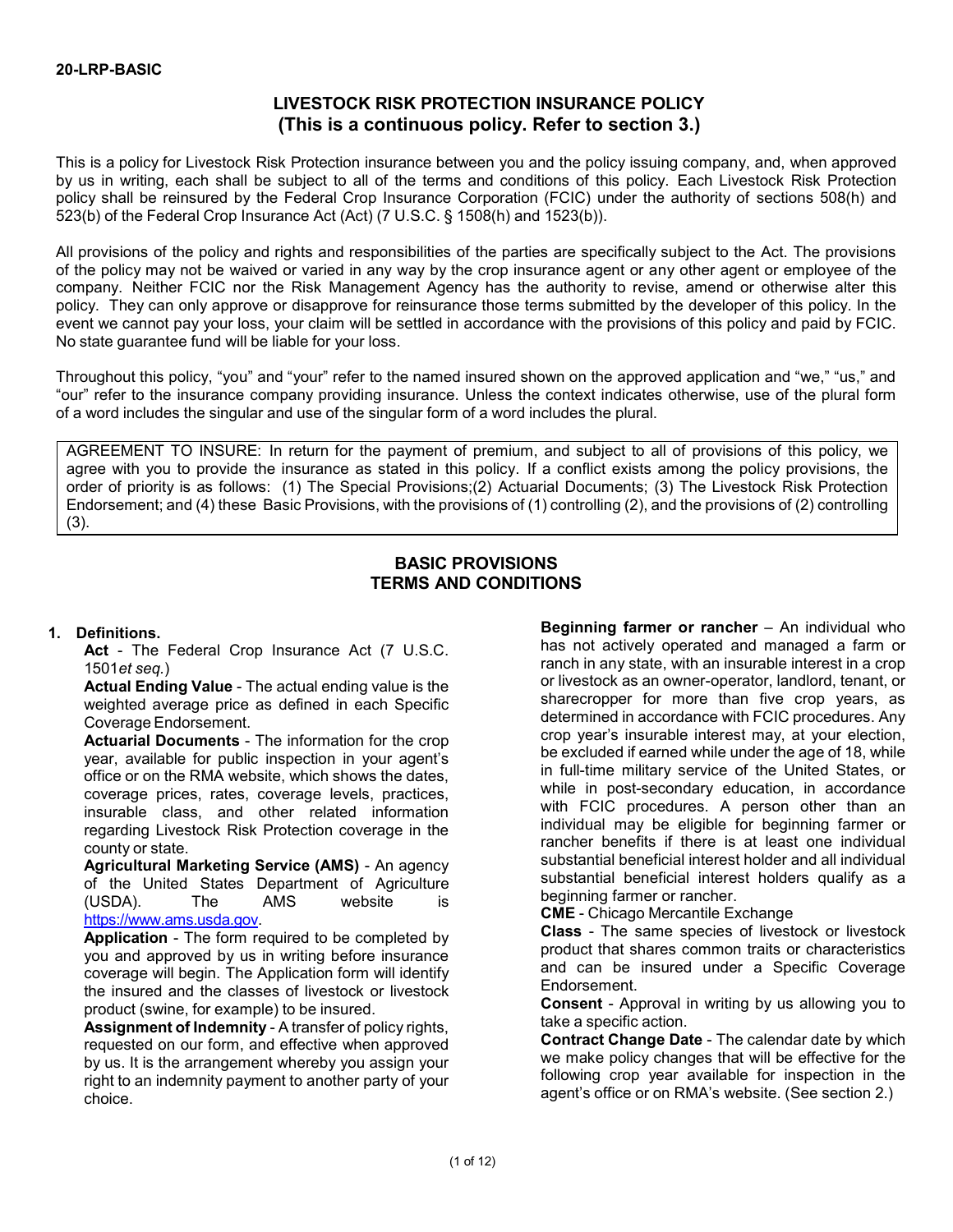**Coverage** - The insurance provided by this policy insures against a decline in price as specified in the Specific Coverage Endorsement.

**Coverage Level** - The percent of the expected ending value that is the coverage provided by the policy.

**Coverage Price** - The level of protection provided by the policy on a dollar per cwt basis as published each day on RMA's website.

**Crop Year** - The twelve month period, beginning on July 1 and ending on the following June 30 and designated by the calendar year in which the period ends. The crop year in which the effective date falls will determine the crop year for a Specific Coverage Endorsement.

**Cwt** - Hundredweight.

**Days** - Calendar days unless otherwise noted.

**Daily Price Limit** - For a given CME futures contract, the maximum daily price change allowed by the CME (for example, the current daily price limit for swine, fed cattle and feeder cattle is \$4.50 but such amounts may change), either up or down, from the previous settlement price. The Daily Price Limit is defined as the standard amount that prices may vary from day to day, and does not include expanded limits that may occur after multiple and successive limit up or down days.

**Deductible** - The amount determined by subtracting the coverage level from 100 percent. For example, if you elected an 85 percent coverage level, your deductible would be 15 percent (100% -  $85\% = 15\%$ ).

**Effective Date** - The date associated with the beginning of insurance for a Specific Coverage Endorsement. This is the date that coverage begins. The effective date will always be the date the rates were published on the RMA website. If the Specific Coverage Endorsement was purchased and we approved it on the day following the date the rates were published on the RMA website, the effective date is still the date that the rates were published on the RMA website.

**End Date** - The date selected by you, and stated in the Specific Coverage Endorsement, that coverage under a Specific Coverage Endorsement ends.

**Ending Period** - The period specified by the Specific Coverage Endorsement, ending on the end date, over which the actual ending value is determined.

**Expected Ending Value** - The expected value of the livestock at the end of the coverage period, as published on the RMA website.

**FCIC** - The Federal Crop Insurance Corporation, a wholly owned government corporation within USDA.

**Insured** - The named person(s) shown on the application approved by us. This term does

not extend to any other person having a share or interest in the livestock or livestock products.

**Insured Share** - Your percentage of insurable interest as an owner in the covered livestock or livestock product at the time coverage attaches.

**Insured Value** - The insured value is the total dollar amount of coverage calculated by multiplying the number of livestock or livestock product insured under the Specific Coverage Endorsement by the target weight (as shown in the Specific Coverage Endorsement), by the coverage price (in dollars per cwt.), and by the insured share.

**Lean Weight** - Lean weight is a measure of animal carcass weight, presented in cwt. To convert live weight to lean weight, multiply the live weight by the factor specified in the Specific Coverage Endorsement. For example, for hogs, a 2.50 cwt. per head live weight multiplied by .74 is equal to 1.85 cwt. lean weight.

**Limited Resource Farmer or Rancher** Has the same meaning as the term defined by USDA at [https://lrftool.sc.egov.usda.gov/LRP\\_Definition.aspx](https://lrftool.sc.egov.usda.gov/LRP_Definition.aspx) or successor website.

**Live Weight** - Live weight is a measure of the live animal's weight, stated in cwt.

**Livestock** - A species of domestic animals sharing the same traits or characteristics which are insurable under a Specific Coverage Endorsement.

**Livestock Product** - A product derived from the type of livestock which is insurable under a Specific Coverage Endorsement.

**Person** - An individual or an association, corporation, estate, partnership, trust, or other legal entity, and, where applicable, a State or a political subdivision or agency of a State. "Person" does not include the United States Government or any agency thereof.

**Policy** - The agreement between you and us consisting of the application approved by us in writing, these Basic Provisions, the Specific Coverage Endorsement, the Special Provisions, other applicable endorsements, and the actuarial documents for the insured livestock or livestock product.

**Producer Premium** - Total premium minus the premium subsidy paid by FCIC.

**Risk Management Agency (RMA)** - An agency within USDA, who operates the crop insurance programs, including all livestock insurance programs on behalf of FCIC and whose Internet website is [https://www.rma.usda.gov.](https://www.rma.usda.gov./)

**Sales Period** - The period of time that begins when the coverage price and rates are posted and ends at 9:00 am Central Time the following calendar day. Sales will not available for purchase on any period that would have an effective date of a Federal or a market holiday

**Special Provisions** - The part of the policy that contains specific provisions of insurance for each insured class and may vary by geographic area.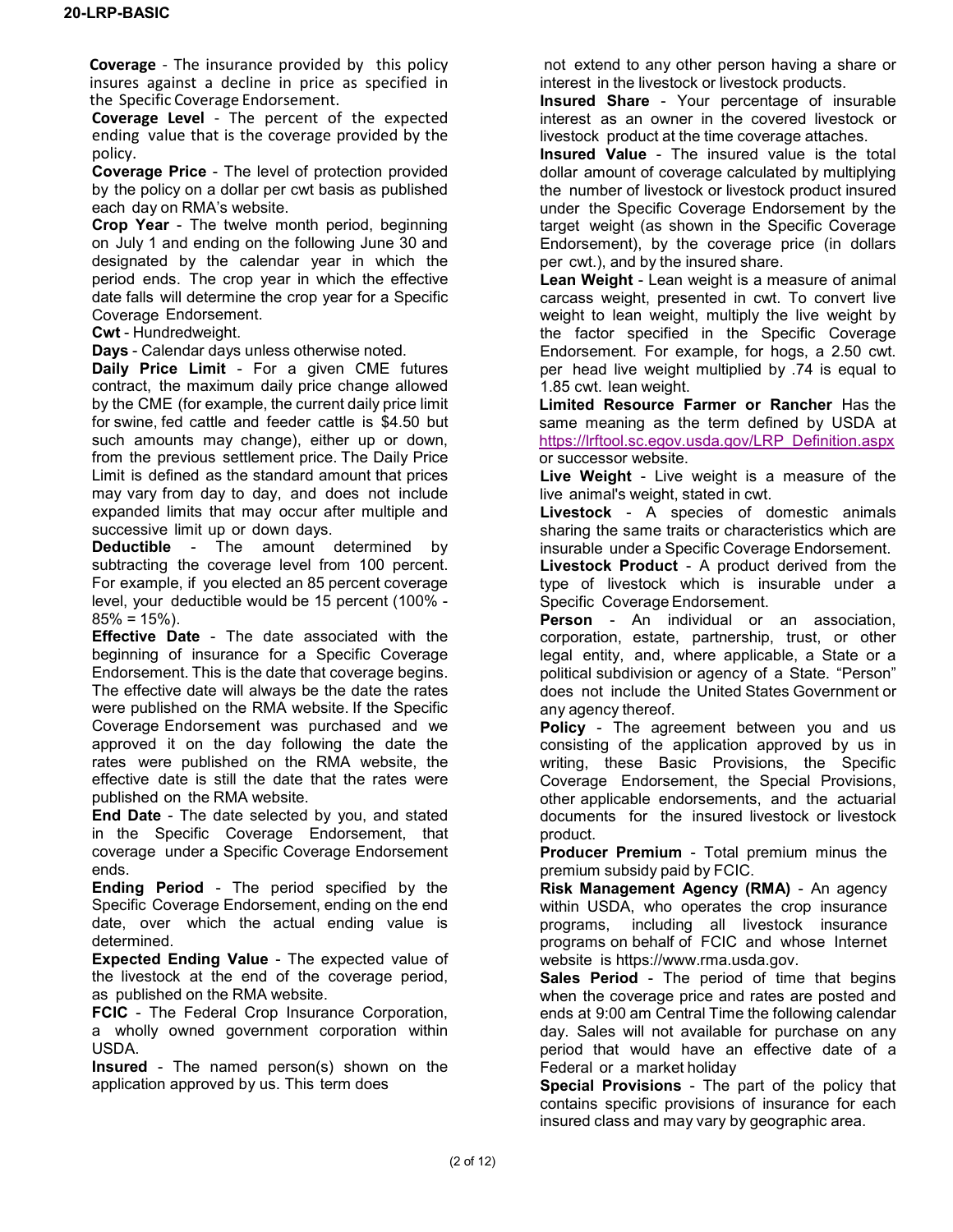**Specific Coverage Endorsement** - An endorsement to the policy necessary to provide coverage that includes information about the class to be insured.

**Substantial Beneficial Interest** - An interest held by any person of at least 10 percent in the applicant or insured. A spouse who resides in the household or households of the applicant or insured will be considered to have a substantial beneficial interest in the applicant or insured unless the spouse can prove that the class covered by the Specific Coverage Endorsement is in a totally separate farming operation in accordance with FCIC procedures and the spouse derives no benefit from the farming operation of the insured or applicant.

**Target Weight** - The anticipated weight at the ending period as specified in the Specific Coverage Endorsement.

**Veteran Farmer or Rancher** – An individual who has served in the [active military, naval, or air service](https://www.law.cornell.edu/definitions/uscode.php?width=840&height=800&iframe=true&def_id=38-USC-1994457193-746307971&term_occur=1&term_src=title:38:part:I:chapter:1:section:101) in the Armed Forces, and was discharged or released under conditions other than dishonorable in the Armed Forces, and: has not operated a farm or ranch; has operated a farm or ranch for not more than five years; or is a veteran who has first obtained status as a veteran during the most recent five-year period. A person other than an individual may be eligible for veteran farmer or rancher benefits if there is at least one individual substantial beneficial interest holder and all substantial beneficial interest holders qualify as a veteran farmer or rancher, unless the substantial beneficial interest holder is a spouse. A spouse's veteran farmer or rancher status does not impact whether an individual is considered a veteran farmer or rancher.

**USDA** - United States Department of Agriculture.

# **2. Contract Changes.**

- (a) We may change the terms of your coverage under this policy from crop year to crop year.
- (b) Any changes in policy provisions and program dates will be published on RMA's website not later than the April  $30<sup>th</sup>$  contract change date. You may request copies from your Livestock Risk Protection agent.
- (c) You will be notified, in writing, of changes to the Basic Provisions, Specific Coverage Endorsements, and the Special Provisions not later than 30 days prior to the cancellation date. Acceptance of changes will be conclusively presumed in the absence of written notice from you to change or cancel your insurance coverage.
- **3. Coverage, Life of Policy, Cancellation, and Termination.**
	- (a) This policy provides coverage to protect you against price decreases during the insurance period.
	- (b) Unless otherwise limited by section 4, application for coverage under the Livestock Risk Protection policy may be submitted during the daily Sales Period. Your application must

be approved in writing by us before you can purchase coverage under a Specific Coverage Endorsement.

- (c) This Livestock Risk Protection policy is a continuous policy. If you submit and we approve an application for coverage under the Livestock Risk Protection policy on our form, such policy will remain in effect until June 30 and will automatically renew on July 1 thereafter unless cancelled or terminated pursuant to the terms of this policy, terminated by the operation of the policy or there is not sufficient underwriting capacity as determined by RMA. The Specific Coverage Endorsements are not continuous and are only effective for the period stated therein.
- (d) Either you or we may cancel the Livestock Risk protection policy in writing at any time prior to the July 1 renewal date as long as there are no Specific Coverage Endorsements in effect.
- (e) No insurance coverage is in effect with this application until a Specific Coverage Endorsement is written and premium is paid for that Specific Coverage Endorsement in accordance with section 5.
- (f) To obtain coverage on the specified class, you must submit a Specific Coverage Endorsement during the sales period only that identifies the location of the livestock to be covered, the effective date of coverage, the number of covered livestock, the target weight at end date, the coverage price, and percent of your insured share. Any Specific Coverage Endorsement submitted outside of the sales period will not be accepted.
- (g) Your application for coverage under the Livestock Risk Protection policy and Specific Coverage Endorsement must contain all the information required by us in order to be approved to insure your livestock or livestock product.
	- (1) The application and Specific Coverage Endorsement must be accompanied by the Substantial Beneficial Interest reporting form, listing the social security numbers or employer identification numbers, and share from all persons with a substantial beneficial interest in the applicant or insured. Applications or Specific Coverage Endorsements that do not contain all social security numbers or employer identification numbers of the applicant and all social security numbers or employer identification numbers of individuals with a substantial beneficial interest in the applicant, as applicable, the insured share for all persons, and any other material information required by the application or Specific Coverage Endorsement are not acceptable.
	- (2) If an entity has an interest of 10 percent or more in the insured or applicant, the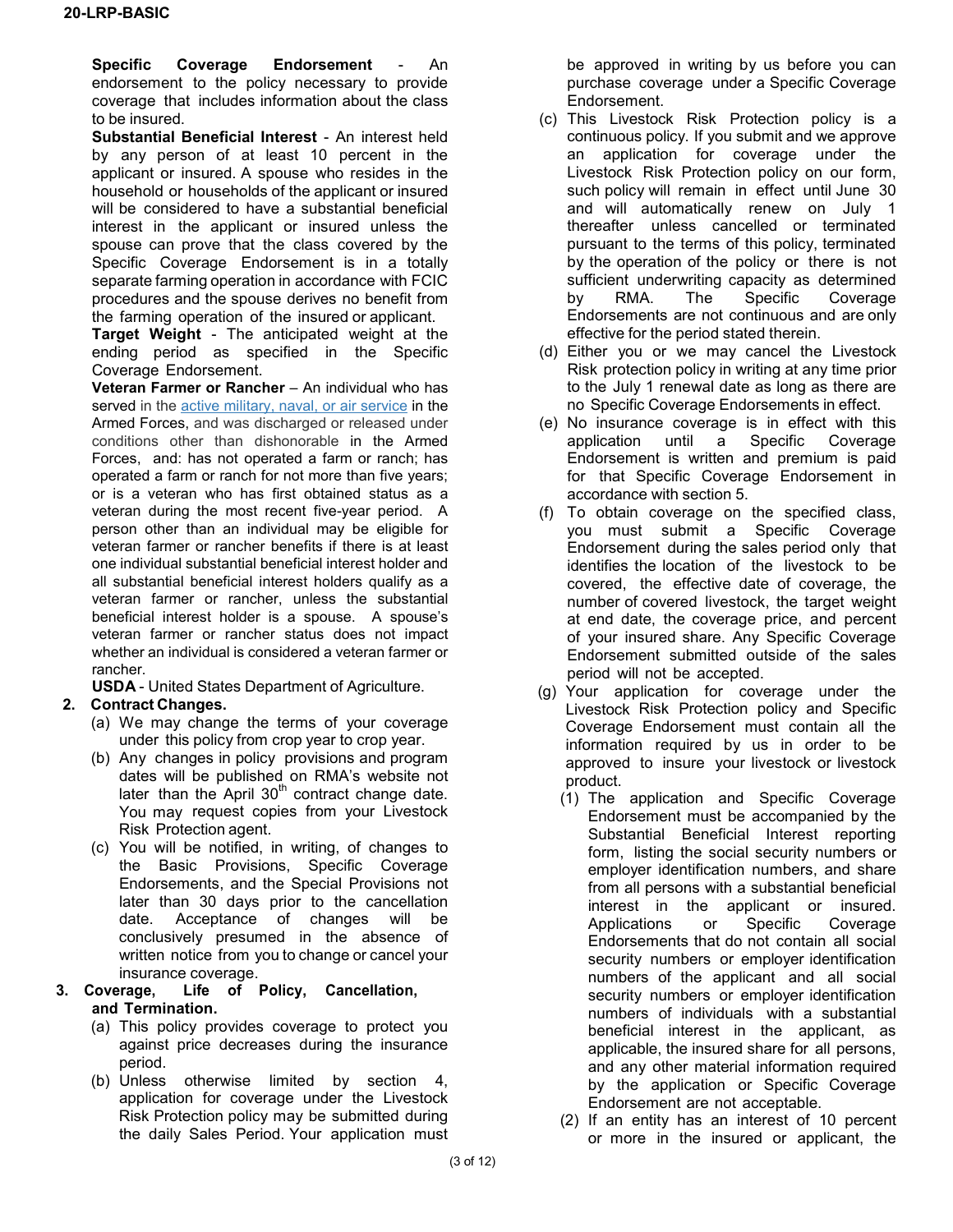social security numbers and percentage share of all individuals with a substantial beneficial interest in the entity must also be provided.

- (3) If we discover that a person with a substantial beneficial interest has failed to provide a social security number or the person with a substantial beneficial interest is ineligible, the application or Specific Coverage Endorsement will not be approved and no indemnity will be due for the insurance period for the livestock or livestock product insured for which the social security numbers were not provided or the person was ineligible. Because no indemnity is due as a result of a breach of this policy, all premiums will still be owed.
- (h) Your agent does not have authority to bind coverage under this policy. Once approved by us in writing and premium is paid in accordance with section 5, coverage for the class described in the Specific Coverage Endorsement begins on the effective date. During each crop year that a policy is in effect, you may obtain coverage for as many head of livestock, under as many different Specific Coverage Endorsements, as you are eligible for, subject to the following restrictions:
	- (1) Coverage applies only to the class in which you have an insured share;
	- (2) You may not cover the same livestock or livestock products under more than one Specific Coverage Endorsement at any one time;
	- (3) You may not have any other FCIC reinsured livestock price policy covering the same class of livestock at the same time; and
	- (4) The amount of any class that may be covered may be limited by the applicable Specific Coverage Endorsement.
- (i) Coverage provided under each Specific Coverage Endorsement will:
	- (1) Expire on the end date if you dispose of any part of your insured share in the insured livestock or livestock product during the last 30 days of coverage.
	- (2) Be terminated on the date of disposal for any portion of your insured share in the insured livestock or livestock product disposed of prior to the last 30 days of coverage, unless that portion of your share is properly transferred, on our form, to an eligible transferee under section 17.
		- (i) Termination will be effectuated by reducing the number of livestock insured under the applicable Specific Coverage Endorsement.
		- (ii) No indemnity will be paid for any portion of the endorsement that is terminated.
		- (iii) Because no indemnity is due as a result

of a breach of this policy, no premium for any terminated portion will be refunded

- (3) Expire on the end date if at any time during the coverage period your livestock are seized, quarantined or destroyed by order of any governmental authority, or your livestock are not deliverable due to death or disease, and you provide us written notice of such circumstance within 72 hours after your knowledge of the livestock's death.
	- (i) For any livestock that die and we do not receive proper notification, that portion of the endorsement will be terminated.
	- (ii) Termination will be effectuated by reducing the number of livestock insured under the applicable Specific Coverage Endorsement. No indemnity will be paid for any portion of the endorsement that is terminated.
	- (iii) Because no indemnity is due as a result of a breach of this policy, no premium for any terminated portion will be refunded.
- (j) If any amount due, plus any accrued interest, is not paid, or an acceptable arrangement for payment is not made, on or before the termination date specified in these Basic Provisions or the date contained in any notice to you, the amount will be considered delinquent and your insurance coverage will terminate. Termination may affect your eligibility for benefits under other USDA programs. You will also be determined to be ineligible to participate in any crop insurance program authorized under the Act in accordance with 7 CFR part 400, subpart U.
	- (1) For unpaid premium resulting from a check returned for insufficient funds, the policy will terminate as of the effective date of the Specific Coverage Endorsement;
	- (2) For other amounts due, the policy will terminate effective on the termination date immediately after the debt becomes delinquent;
	- (3) Ineligibility for unpaid premium resulting from a check returned for insufficient funds or failure to timely pay other amounts due will be effective on:
		- (i) The date that a policy was terminated for the livestock or livestock product for which you failed to pay premium and any related interest owed;
		- (ii) The payment date contained in any notification of indebtedness for any overpaid indemnity, if you fail to pay the amount owed by such due date; or
		- (iii) The termination date for the crop year prior to the crop year in which a scheduled payment is due under a payment agreement if you fail to pay the amount owed by any payment date in such payment agreement;
	- (4) All other policies that are issued by us under the authority of the Act, including all crop insurance policies, will also terminate as of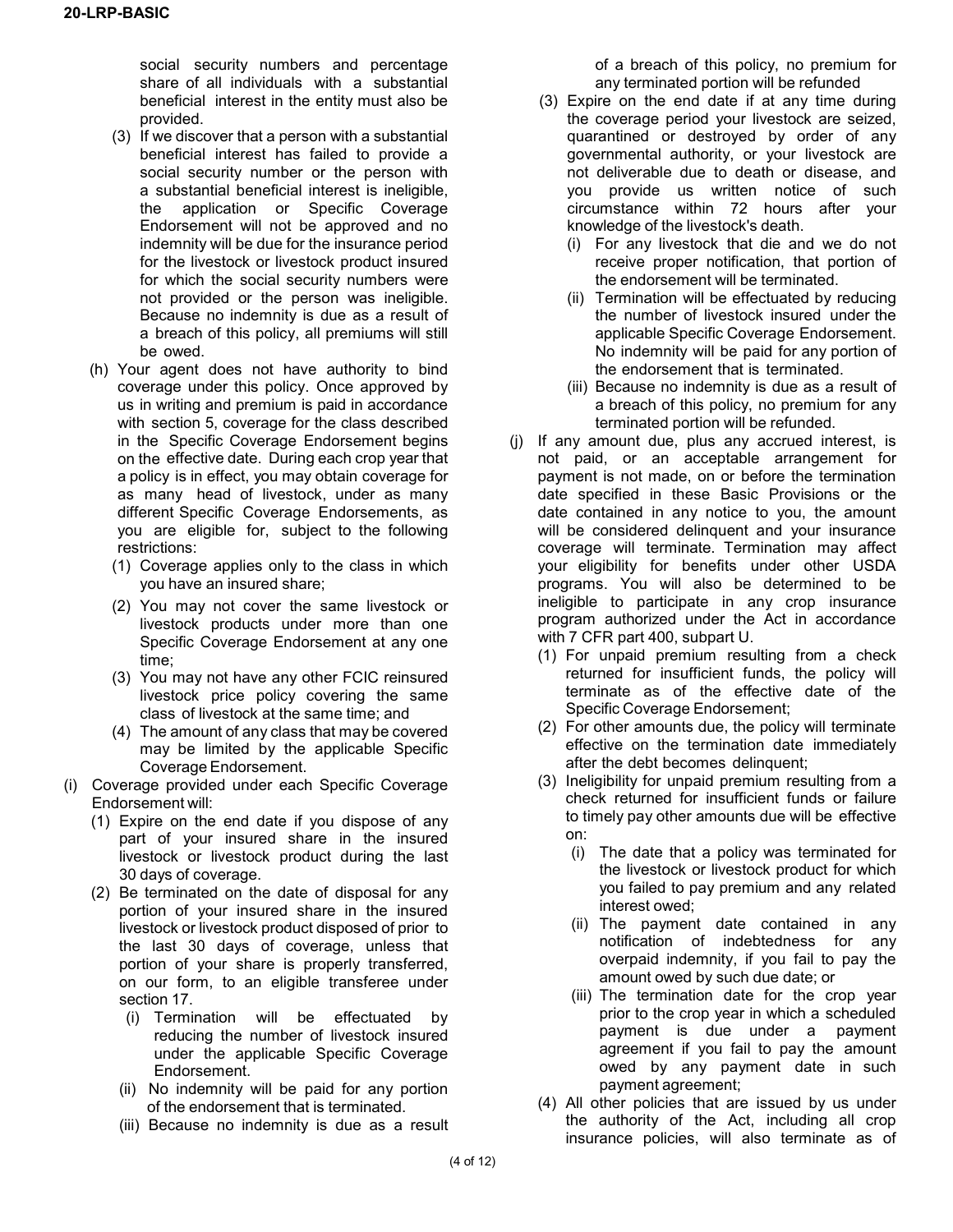the next termination date contained in the applicable policy;

- (5) A crop insurance or livestock policy already in effect at the time you become ineligible will not be affected until the termination date for that policy (If you are ineligible, you may not obtain any insurance under the Act until payment is made, you execute an agreement to repay the debt and make payments in accordance with the agreement, or you have your debts discharged in bankruptcy);
- (6) If you execute an agreement to pay the debt and fail to make any scheduled payment, all of your policies, including all crop insurance policies, will be terminated effective on the termination date for the crop year prior to the crop year in which you failed to make the scheduled payment and no indemnity will be due for that year (You will no longer be eligible to obtain insurance under the Act by execution of an agreement to pay the debt. You will be ineligible for insurance under the Act until the debt is paid in full or you have your debts discharged in bankruptcy);
- (7) Once the policy is terminated, it cannot be reinstated for the current crop year unless:
	- (i) The termination was in error;
	- (ii) The Administrator of the Risk Management Agency, at his or her sole discretion, determines that the following are met:
		- (A) In accordance with 7 CFR part 400, subpart U and FCIC issued procedures, you provide documentation that your failure to pay your debt is due to an unforeseen or unavoidable event or an extraordinary weather event that created an impossible situation for you to make timely payment;
		- (B) You remit full payment of the delinquent debt owed to us or FCIC with your request submitted in accordance with section 3(j)(7)(ii)(C); and
		- (C) You submit a written request for reinstatement of your policy to us no later than 60 days after the termination date or the missed payment date of a previously executed written payment agreement, or in the case of overpaid indemnity or any amount that became due after the termination date, the due date specified in the notice to you of the amount due, if applicable.
			- (1) If authorization for reinstatement as defined in 7 CFR part 400, subpart U, is granted, your policies will be reinstated effective at the beginning of the crop year for which you were determined ineligible, and you will be entitled to all applicable benefits under such policies, provided you meet all eligibility requirements and

comply with the terms of the policy; and

- (2) There is no evidence of fraud or misrepresentation; or
- (iii) We determine that, in accordance with 7 CFR part 400, subpart U and FCIC issued procedures, the following are met:
	- (A) You can demonstrate:
		- (1) You made timely payment for the amount of premium owed but you inadvertently omitted some small amount, such as the most recent month's interest or a small administrative fee;
		- (2) The amount of the payment was clearly transposed from the amount that was otherwise due (For example, you owed \$892 but you paid \$829); or
		- (3) You timely made the full payment of the amount owed but the delivery of that payment was delayed, and was postmarked no more than seven calendar days after the termination date or the missed payment date of a previously executed written payment agreement, or in the case of overpaid indemnity or any amount that became due after the termination date, the due date specified in a notice to you of an amount due, as applicable.
	- (B) You remit full payment of the delinquent debt owed to us; and
	- (C) You submit a written request for reinstatement of your policy to us in accordance with 7 CFR part 400, subpart U, and applicable procedures no later than 30 days after the termination date or the missed payment date of a previously executed written payment agreement, or in the case of overpaid indemnity or any amount that became due after the termination date, the due date specified in the notice to you of the amount due, if applicable; and
	- (D) If authorization for reinstatement, as defined in 7 CFR part 400, subpart U, is granted, your policies will be reinstated effective at the beginning of the crop year for which you were determined ineligible, and you will be entitled to all applicable benefits under such policies, provided you meet all eligibility requirements and comply with the terms of the policy; and
	- (E) There is no evidence of fraud or misrepresentation.
- (8) After you again become eligible for insurance under the Act, if you want to obtain coverage, you must reapply on or before the sales closing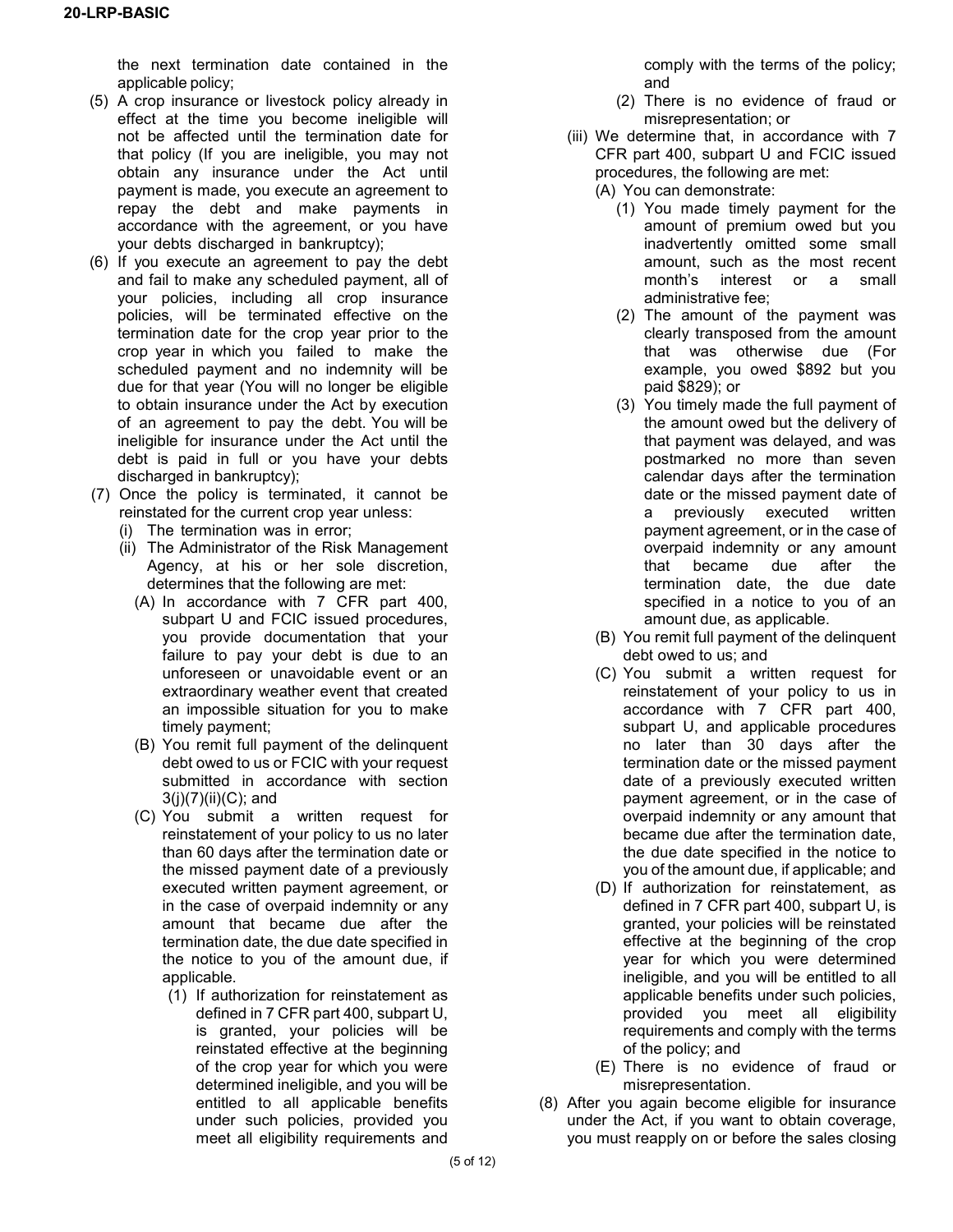date for the commodity or in accordance with the policy period. (You cannot reapply for insurance for your crops or livestock in the crop year in which you became ineligible);

- (9) Any amount due us for any commodity insured by us under the authority of the Act will be deducted from any indemnity due you for this or any other commodity insured with us (If we deduct the amount due us from an indemnity, the date of payment for the purpose of this section will be the date you sign the properly executed claim for indemnity);
- (10) If you are determined to be ineligible under this section, all persons with a substantial beneficial interest in you as the applicant or insured will also be ineligible until you become eligible again in accordance with this section;
- (11) A determination made under:
	- (i) Section  $3(i)(7)(ii)$  may only be appealed to the National Appeals Division in accordance with 7 CFR part 11; and
	- (ii) Section  $3(j)(7)(iii)$  may only be appealed in accordance with section 11.
- (k) If you die, disappear, or are judicially declared incompetent, or if you are an entity other than an individual and such entity is dissolved, the policy will terminate as of the date of death, judicial declaration or dissolution.
	- (1) If such event occurs after coverage begins for any crop year, the policy will continue in force through the crop year and terminate at the end of the insurance period and any indemnity will be paid to the person or persons determined to be beneficially entitled to the indemnity.
	- (2) Death of a partner in a partnership will dissolve the partnership unless the partnership agreement provides otherwise.
	- (3) If two or more persons having a joint interest are insured jointly, death of one of the persons will dissolve the joint entity.
- (l) We may cancel your policy if no premium is earned for 3 consecutive years.
- (m) The cancellation and termination dates for the policy are June 30. Portions of coverage under a Specific Coverage Endorsement may be terminated prior to that date as specified in section 3(i).

## **4. Coverage Limitations.**

- (a) This policy does not cover any other peril except change in price, including, for example, mortality, condemnation, physical damage, disease, individual marketing decisions, local price aberrations, or any other cause of loss other than stated.
- (b) Insurance coverage will not be provided if you are ineligible under the contract or under any Federal statute or regulation.
- (c) We will not approve your application or any Specific Coverage Endorsement:
	- (1) Unless such application or Specific Coverage Endorsement is accepted by

RMA;

- (2) If the premium calculator (the computer program that determines your premium) or the RMA website is not operational;
- (3) If the required data for establishing rates or coverage prices are not available because futures did not trade, there was insufficient trading volume, futures were not able to continue trading at the end of the day (if the price moved the maximum allowed by the exchange) or the rates or coverage prices were not timely provided to RMA; or
- (4) If there has been a news report, announcement, or other event that occurs during or after trading hours that is believed by the Secretary of Agriculture, Manager of the Risk Management Agency, or other designated staff of the Risk Management Agency, to result in market conditions significantly different than those used to rate the Livestock Risk Protection program.
- (d) Sales will be suspended or terminated at any time if there is not sufficient capacity, as determined by RMA.
- (e) Coverage is not available under a Specific Coverage Endorsement if the cause of the change in price is anything other than the unavoidable cause of loss, as specified in the Act.
- (f) Sales of all Specific Coverage Endorsements of a given class of livestock will be suspended for future sales periods if, based on CME market settlement information, at least four (4) of the relevant CME futures contracts have a daily price change equal or exceeding the Daily Price Limit for two (2) consecutive days. LRP sales will resume if and when there have been two (2) consecutive days without there being four (4) or more of the relevant CME futures contracts equaling or exceeding the Daily Price Limit. The relevant CME futures contract for each class of livestock is provided in the Special Provisions.
- (g) Once published by RMA, coverage prices and rates will not be changed as a result of any late revisions made by the publishers of the data.
- (h) You may not have any other FCIC reinsured livestock price policy covering the same class of livestock at the same time.
	- (1) If you do and if the duplication was intentional, you may be subject to the sanctions authorized under this policy, the Act, 7 CFR part 400, subpart R, or any other applicable statute.
	- (2) If we determine that such duplication was not intentional, the first coverage issued will continue in force and all duplicate coverage's will be voided.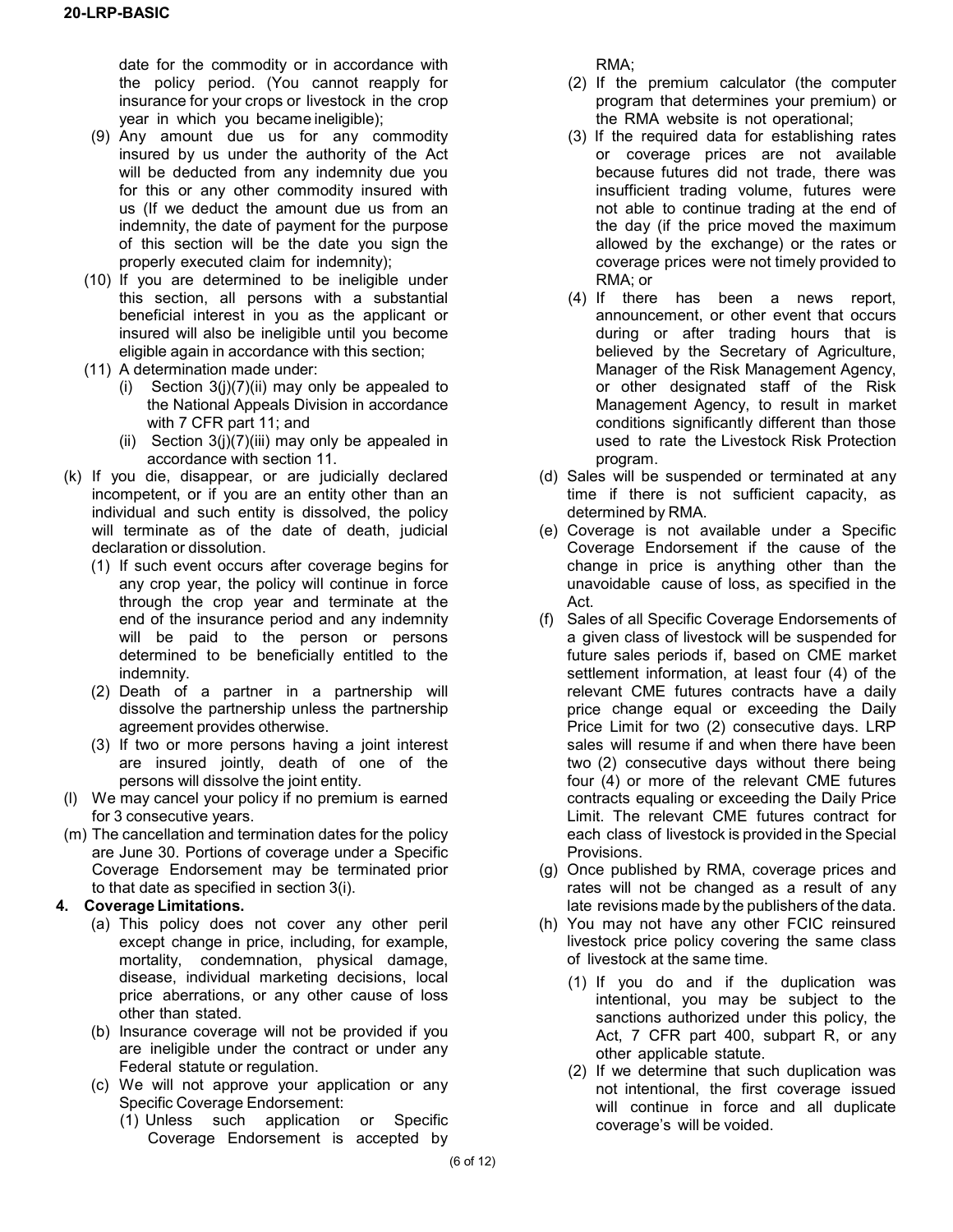(i) The maximum number of livestock or livestock product that can be insured during a crop year is stated in the Specific Coverage Endorsement.

#### **5. Premium.**

- (a) Coverage attaches on the effective date shown on the Specific Coverage Endorsement and your premium is due and payable to us on the date of purchase.
- (b) Coverage will not attach if the premium is not paid in full on the date of purchase.
- (c) Payment of premium with a check that has been returned for insufficient funds will result in coverage not attaching for the Specific Coverage Endorsement and it may result in your ineligibility for participation in any program administered under the authority of the Act.
- (d) Premium will be based on the information you provide in a Specific Coverage Endorsement.
- (e) If you qualify as a beginning farmer or rancher; or veteran farmer or rancher, your premium subsidy will be 10 percentage points greater than the premium subsidy that you would otherwise receive, unless otherwise specified in the Special Provisions;
- (f) Effective for any policies with a sales closing date on or after July 1, 2015, you will be ineligible for any premium subsidy paid on your behalf by FCIC for any policy issued by us if:
	- (1) USDA determines you have committed a violation of the highly erodible land conservation or wetland conservation provisions of 7 CFR part 12 as amended by the Agricultural Act of 2014; or
	- (2) You have not filed form AD-1026 with FSA for the reinsurance year by the premium billing date.
		- (i) Notwithstanding section 5(f)(2), you may be eligible for premium subsidy without having a timely filed form AD-1026: AD– 1026 on file with FSA.
			- (A) For the initial reinsurance year if you certify by the premium billing date for your policy that you meet the qualifications as outlined in FCIC approved procedures for producers who are new to farming, new to crop insurance, a new entity, or have not previously been required to file form AD-1026; or
			- (B) If FSA approves relief for failure to timely file due to circumstances beyond your control or failure to timely provide adequate information to complete form AD-1026 in accordance with the provisions contained in 7 CFR part 12.
	- (ii) To be eligible for premium subsidy paid on your behalf by FCIC, it is your responsibility to assure you meet all the requirements for:
	- (A) Compliance with the conservation provisions specified in section 5(f)(1) of this section; and

(B) Filing form AD-1026 to be properly identified as in compliance with the conservation provisions specified in section 5(f)(1) of this section.

## **6. Insured Class.**

The insured class is that class specified on your approved application and Specific Coverage Endorsements.

## **7. Share Insured.**

- (a) Only an insured share as an owner of the livestock or livestock product will be eligible for insurance under this policy.
	- (1) You may be requested to provide documents verifying ownership of your share of the livestock or livestock product insured under the Specific Coverage Endorsement.
	- (2) Insured shares as a landlord, tenant, operator, or any other interest other than as an owner are not eligible for insurance under this policy.
	- (3) Insurance will apply only to the insured share owned by the person completing the application. Insurance will not extend to any other person having a share in the livestock or livestock product unless the application clearly states that the insurance is requested for an entity such as a partnership or a joint venture.
	- (4) If you transfer any part of your insured share during the insurance period to an eligible person, coverage will transfer in accordance with section 17.
- (b) We may consider any share reported by or for your spouse, child or any member of your household to be included in your share if there is no evidence that they had a separate interest in the livestock or livestock product. This does not abrogate the requirement in section 3 that all spouses provide their social security numbers as a substantial beneficial interest holder in the applicant or insured.

## **8. Insurance Period.**

- (a) Coverage begins on the covered livestock or livestock product on the effective date for each Specific Coverage Endorsement.
- (b) Coverage ends on the covered livestock or livestock product on the end date stated on each Specific Coverage Endorsement.

## **9. Indemnity Payments for Losses.**

- (a) The calculation for indemnity payments is found in the Specific Coverage Endorsement.
- (b) In order to receive an indemnity you must submit a claim to us on our form within sixty (60) days following the end date.
- (c) The indemnity payment shall be made within sixty(60) days following receipt by us of the properly executed claim form.
- (d) If the end date is on a Saturday, Sunday, or Federal holiday, or, if for any reason the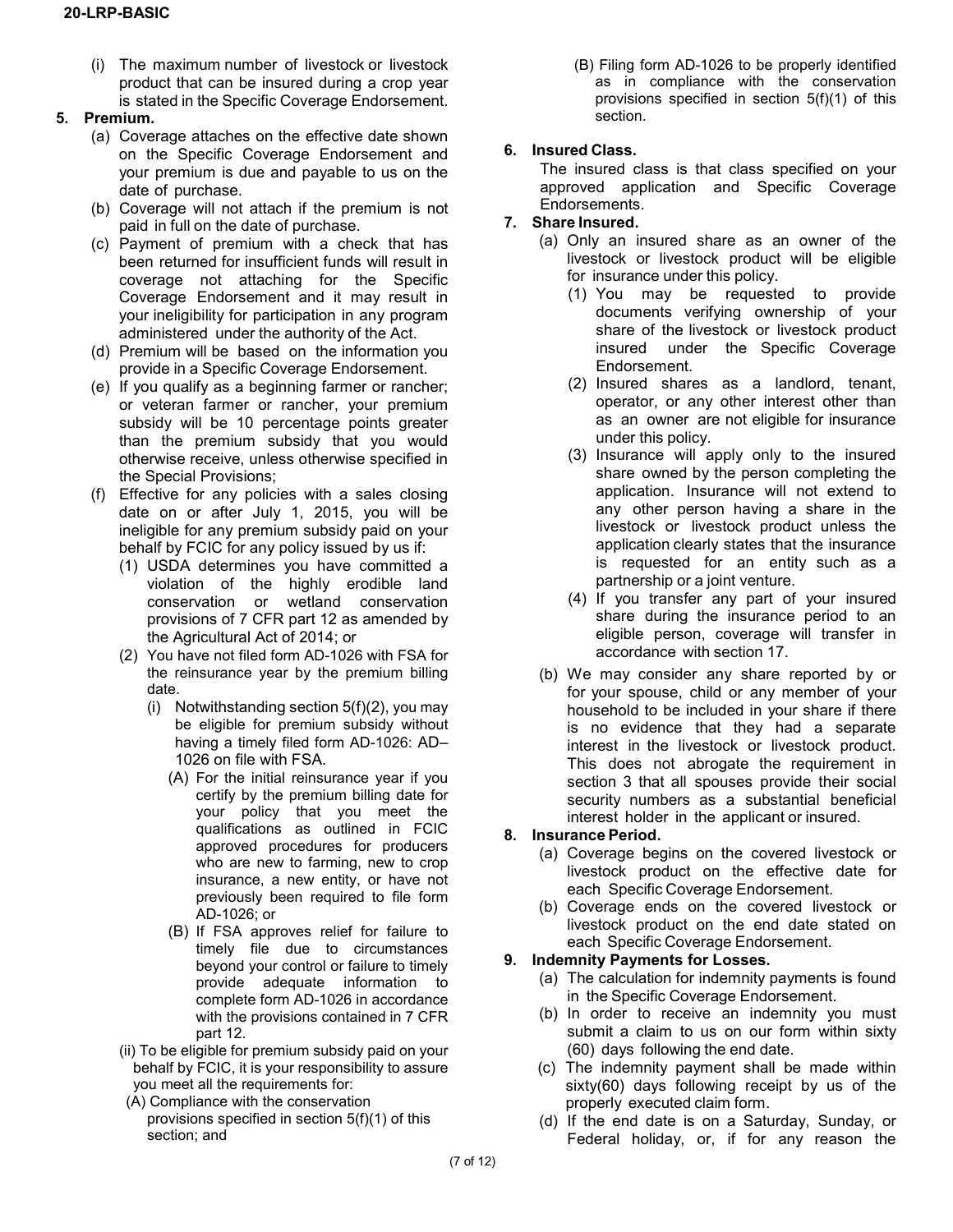relevant report is not available to us for that day or any other day of the ending period, then the actual ending value will be based on the most recent reports made prior to that date.

#### **10. Agricultural Commodities as Payment.**

We will not accept any livestock or other agricultural commodity as compensation for payments due.

- **11. Mediation, Arbitration, Appeal, Reconsideration, and Administrative and Judicial Review.**
	- (a) If you and we fail to agree on any determination made by us the disagreement may be resolved through mediation in accordance with section 11(g). If resolution cannot be reached through mediation, or you and we do not agree to mediation, the disagreement must be resolved through arbitration in accordance with the rules of the American Arbitration Association (AAA), except as provided in sections 11(c) and (f), and unless rules are established by FCIC for this purpose. Any mediator or arbitrator with a familial, financial or other business relationship to you or us, or our agent or loss adjuster, is disqualified from hearing the dispute.
		- (1) All disputes involving determinations made by us are subject to mediation or arbitration. However, if the dispute in any way involves a policy or procedure interpretation, regarding whether a specific policy provision or procedure is applicable to the situation, how it is applicable, or the meaning of any policy provision or procedure, either you or we must obtain an interpretation from FCIC in accordance with 7 CFR part 400, subpart X or such other procedures as established by FCIC.
			- (i) Any interpretation by FCIC will be binding in any mediation or arbitration.
			- (ii) Failure to obtain any required interpretation from FCIC will result in the nullification of any agreement or award.
			- (iii) If you disagree with an interpretation of a policy provision by FCIC, you must obtain a Director's review from the National Appeals Division in accordance with 7 CFR 11.6 before obtaining judicial review in accordance with subsection (e);
			- (iv) An interpretation by FCIC of a procedure may be appealed to the National Appeals Division in accordance with 7 CFR part 11.
	- (2) Unless the dispute is resolved through mediation, the arbitrator must provide to you and us a written statement describing the issues in dispute, the factual findings, the determinations and the amount and basis for any award and breakdown by claim for any award. The statement must also include any

amounts awarded for interest. Failure of the arbitrator to provide such written statement will result in the nullification of all determinations of the arbitrator. All agreements reached through settlement, including those resulting from mediation, must be in writing and contain at a minimum a statement of the issues in dispute and the amount of the settlement.

- (b) Regardless of whether mediation is elected:
	- (1) The initiation of arbitration proceedings must occur within one year of the date we denied your claim or rendered the determination with which you disagree, whichever is later;
	- (2) If you fail to initiate arbitration in accordance with section 11(b)(1) and complete the process, you will not be able to resolve the dispute through judicial review;
	- (3) If arbitration has been initiated in accordance with section 11(b)(1) and completed, and judicial review is sought, suit must be filed not later than one year after the date the arbitration decision was rendered; and
	- (4) In any suit, if the dispute in any way involves a policy or procedure interpretation, regarding whether a specific policy provision or procedure is applicable to the situation, how it is applicable, or the meaning of any policy provision or procedure, an interpretation must be obtained from FCIC in accordance with 7 CFR part 400, subpart X or such other procedures as established by FCIC. Such interpretation will be binding.
- (c) Any decision rendered in arbitration is binding on you and us unless judicial review is sought in accordance with section 11(b)(3). Notwithstanding any provision in the rules of the AAA, you and we have the right to judicial review of any decision rendered in arbitration.
- (d) Reserved for later use.
- (e) If you disagree with any other determination made by FCIC, you may obtain an administrative review in accordance with 7 CFR part 400, subpart J (administrative review) or appeal in accordance with 7 CFR part 11 (appeal). If you elect to bring suit after completion of any appeal, such suit must be filed against FCIC in the United States district court for the district in which the insured acreage is located not later than one year after the date of the decision rendered in such appeal. Under no circumstances can you recover any attorney fees or other expenses, or any punitive, compensatory or any other damages from FCIC.
- (f) In any mediation, arbitration, appeal, administrative review, reconsideration or judicial process, the terms of this policy, the Act, and the regulations published at 7 CFR chapter IV, including the provisions of 7 CFR part 400, subpart P, are binding. Conflicts between this policy and any state or local laws will be resolved in accordance with section 21. If there are conflicts between any rules of the AAA and the provisions of your policy, the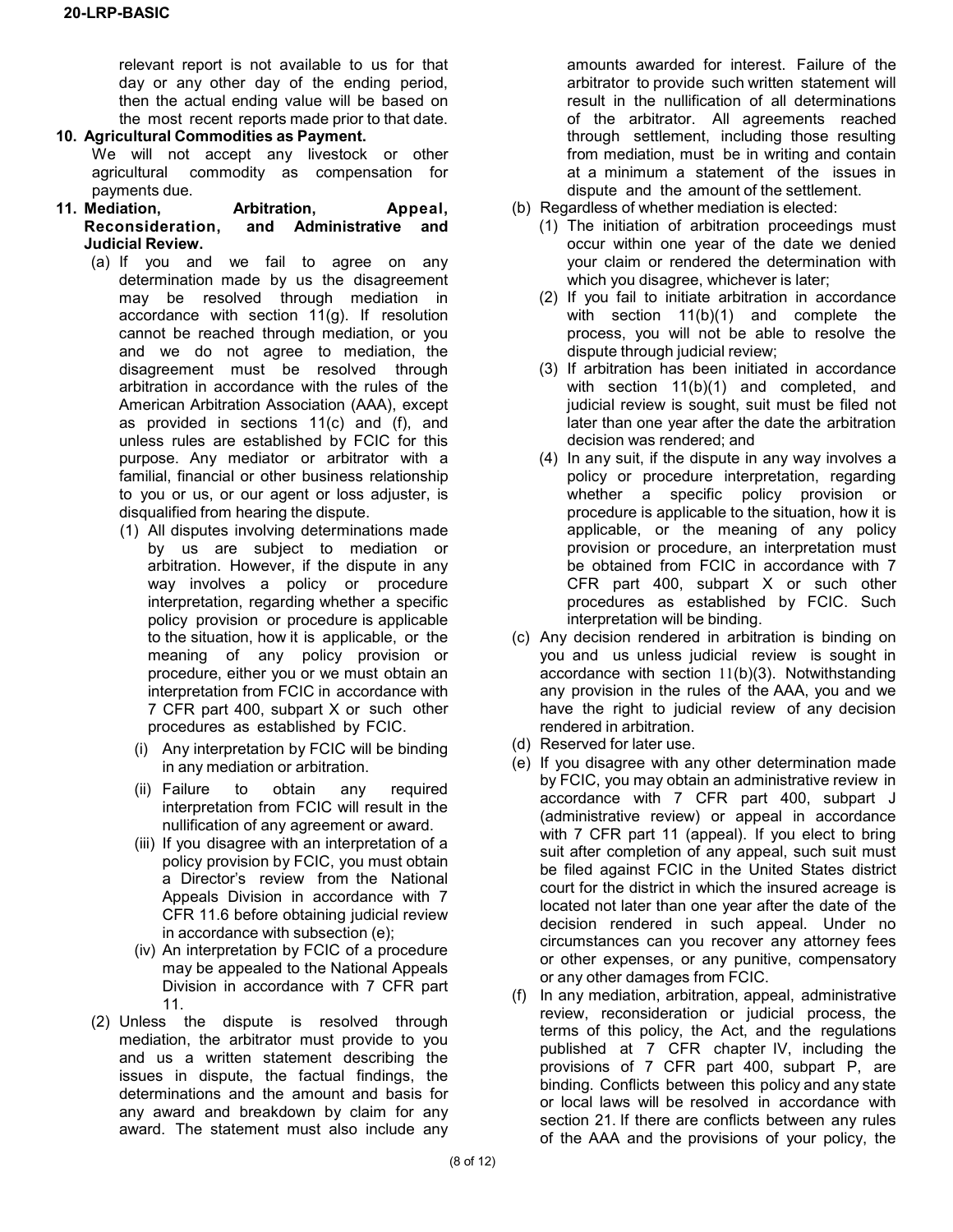provisions of your policy will control.

- (g) To resolve any dispute through mediation, you and we must both:
	- (1) Agree to mediate the dispute;
	- (2) Agree on a mediator; and
	- (3) Be present or have a designated representative who has authority to settle the case present, at the mediation.
- (h) Except as provided in section 11(i), no award or settlement in mediation, arbitration, appeal, administrative review or reconsideration process or judicial review can exceed the amount of liability established or which should have been established under the policy, except for interest awarded in accordance with section 14.
- (i) In a judicial review only, you may recover attorney's fees or other expenses, or any punitive, compensatory or any other damages from us only if you obtain a determination from FCIC that we, our agent or loss adjuster failed to comply with the terms of this policy or procedures issued by FCIC and such failure resulted in you receiving a payment in an amount that is less than the amount to which you were entitled. Requests for such a determination should be addressed to the following: USDA/RMA/Deputy Administrator of<br>Compliance/Stop 0806, 1400 Independence Compliance/Stop 0806, 1400 Avenue, S.W., Washington D.C. 20250-0806.
- (j) If FCIC elects to participate in the adjustment of your claim, or modifies, revises or corrects your claim, prior to payment, you may not bring an arbitration, mediation or litigation action against us. You must request administrative review or appeal in accordance with section 11(e).
- $(k)$   $(k)$  Any determination made by FCIC that is a matter of general applicability is not subject to administrative review under 7 CFR part 400, subpart J or appeal under 7 CFR part 11. If you disagree with any such determination, you must request a determination of non-appealability from the Director of the National Appeals Division, and appeal the adverse decision if the Director determines the issue is appealable, prior to filing suit against FCIC.
- **12. Access to Insured Livestock and Records, and Record Retention.**
- (a) We, any person designated by us, and any employee designated by a USDA agency, reserve the right to perform random, on-site inspections to verify insured share or disposition of the insured livestock. Inspections will be conducted in accordance with generally accepted herd health practices.
- (b) For three years after the end date of any Specific Coverage Endorsement, you must retain, and provide upon our request, or the request of any person designated by us or any employee designated by a USDA agency, complete records of the ownership of your share and disposition of all the livestock or livestock product that were insured for the applicable period. We may extend the record

retention period beyond three years by notifying you of such extension in writing. Your failure to keep and maintain such records will result in a denial of an indemnity under the Specific Coverage Endorsement. Because no indemnity is due as a result of a breach of this policy, all premiums will still be owed.

- (c) Documents deemed sufficient to support verification of ownership include, but are not limited to: Bills of sale from prior owners; financing and credit documents secured by the insured livestock or livestock product; written statements from third parties such as feed suppliers or veterinarians who have visited the farm or ranch, who visually identified the livestock listed on the Specific Coverage Endorsement and can attest to your ownership of the identified livestock; or bills of sale for the covered livestock or livestock product.
- (d) Records of any mediation, arbitration, or litigation involving the insured livestock must be made available to us, any person designated by us, or any employee designated by a USDA agency.
- (e) Our representative and any employee designated by a USDA agency, will, at any time during the record retention period, have access to:
	- (1) Any records relating to this insurance at any location where such records may be found or maintained; and
	- (2) The farm, ranch, feedlot or any other facility related to the production of livestock or livestock product by you.
- (f) By applying for insurance under the authority of the Act or by continuing insurance for which you previously applied, you authorize us, any employee designated by a USDA agency, or any person acting for us, to obtain records relating to the insured livestock or livestock product from any person who may have custody of those records including, but not limited to, banks and other<br>lenders, feedlots, cooperatives, marketing lenders, feedlots, cooperatives, marketing associations, suppliers, and accountants. You must assist us in obtaining all records, which we request from third parties.

## **13. Conformity to Food Security Act of 1985.**

Although your failure to comply with a number of federal statutes, including the Act, may cause cancellation or voidance of your policy, you should be specifically aware that your policy will be canceled if you are determined to be ineligible to receive benefits under the Act due to a violation of the controlled substance provision (title XVII of the Food Security Act of 1985 (Pub. L. 99-198)) and the regulations promulgated under the Act by USDA. Your insurance policy will be canceled if you are determined, by the appropriate Agency, to be in violation of these provisions. You must repay us any and all monies paid to you or received by you during your period of ineligibility, and your premium will be refunded less a reasonable amount for expenses and handling not to exceed 24.5 percent of the total premium.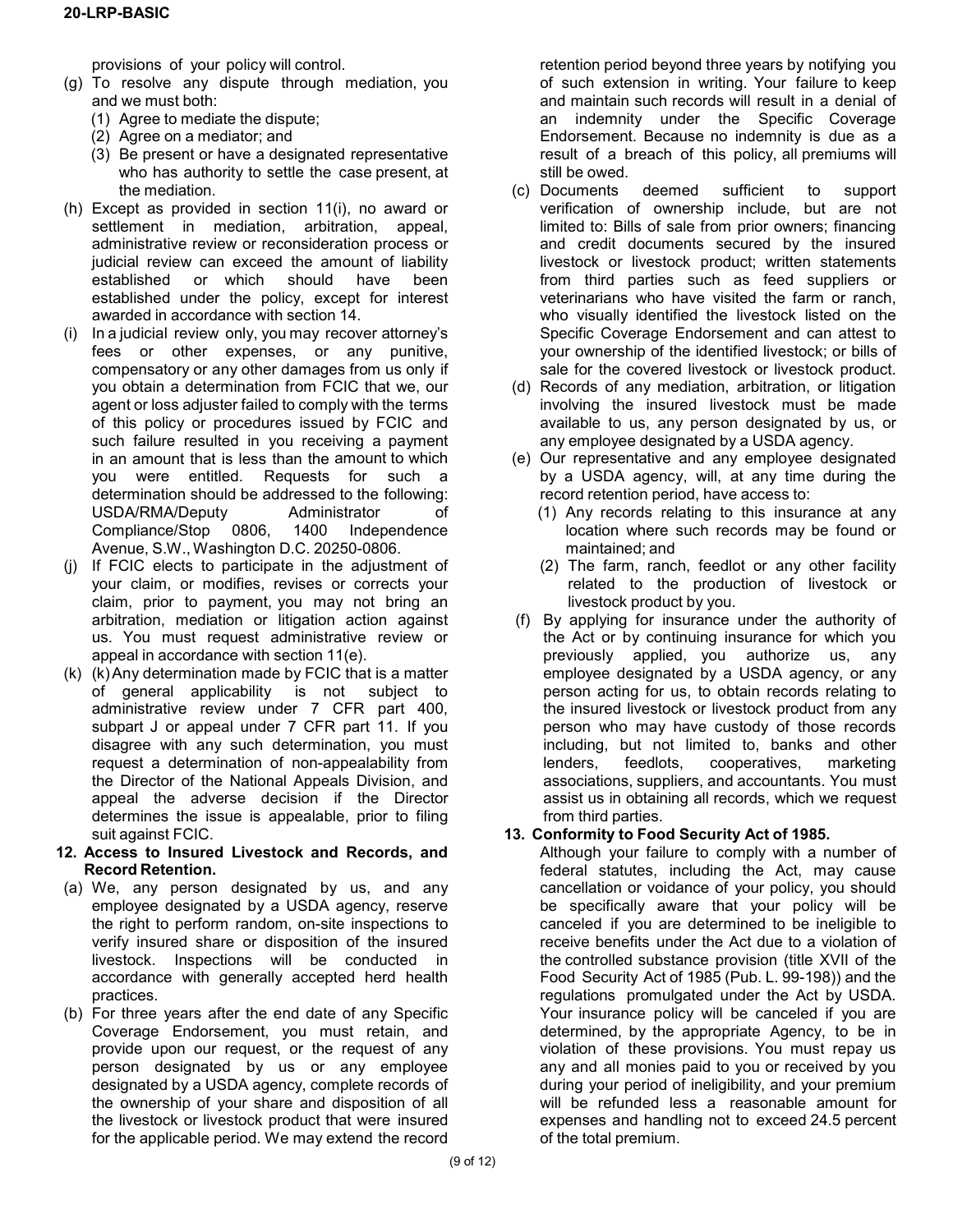#### **14. Amounts Due Us.**

- (a) Interest will accrue at the rate of 1.25 percent simple interest per calendar month, on any amount due us. Interest will start to accrue on the date that notice is issued to you for the collection of the amount due. Amounts found due under this paragraph will not be charged interest if payment is made within 30 days of issuance of the notice. The amount will be considered delinquent if not paid by the date specified in the notice issued by us.
- (b) For checks submitted to pay premium that are returned for insufficient funds, interest will start to accrue on the effective date.
- (c) All amounts paid will be applied first to expenses of collection if any, second to the reduction of accrued interest, and then to the reduction of the principal balance.
- (d) If we determine that it is necessary to contract with a collection agency or to employ an attorney to assist in collection, you agree to pay all of the expenses of collection.
- (e) Amounts owed to us by you may be collected in part through administrative offset from payments you receive from United States government agencies in accordance with 31 U.S.C. chapter 37.

# **15. Payment and Interest Limitations**.

We will pay simple interest computed on the net indemnity ultimately found to be due by us or by a final judgment of a court of competent jurisdiction from and including the 61st day after the date you sign, date, and submit to us the properly completed claim on our form. Interest will be paid only if the reason for our failure to timely pay is NOT due to your failure to provide a properly completed claim form to us. The interest rate will be that established by the Secretary of the Treasury under section 12 of the Contract Disputes Act of 1978 (41 U.S.C. 611) and published in the Federal Register semiannually on or about January 1 and July 1 of each year and may vary with each publication.

## **16. Concealment, Misrepresentation or Fraud.**

- (a) If you have falsely or fraudulently concealed the fact that you are ineligible to receive benefits under the Act or if you or anyone assisting you has intentionally concealed or misrepresented any material fact relating to this policy:
	- (1) This policy, including all Specific Coverage Endorsements, will be voided for each crop year in which the concealment, fraud, or misrepresentation occurred; and
	- (2) You may be subject to remedial sanctions in accordance with 7 U.S.C. 1515(h) and 7 C.F.R. part 400, subpart R.
- (b) Even though the policy is void, you may still be required to pay the administrative and operating expenses of the approved insurance provider contained on your premium billing statement percent of the premium due under

the policy to offset costs incurred by us in the service of this policy. If previously paid, the balance of the premium will be refunded.

- (c) Voidance of this policy will result in you having to reimburse us for all indemnities paid for the insurance period in which the voidance was effective.
- (d) Voidance will be effective on the effective date or dates for the crop year in which the act occurred and will not affect the policy for subsequent crop years unless a violation of this section also occurred in such crop years.
- (e) Except as provided in section 16(d), if you disagree with any other determination made by FCIC or any claim where FCIC is directly involved in the claims process or directs us in the resolution of the claim, you may obtain an administrative review in accordance with 7 CFR part 400, subpart J (administrative review) or appeal in accordance with 7 CFR part 11 (appeal).
	- (1) If you elect to bring suit after completion of any appeal, such suit must be filed against FCIC not later than one year after the date of the decision rendered in such appeal.
	- (2) Such suit must be brought in the United States district court for the district in which the insured acreage is located.
	- (3) Under no circumstances can you recover any attorney fees or other expenses, or any punitive, compensatory or any other damages from FCIC
- (f) If you are convicted of a felony for knowingly defrauding the government in connection with this policy, you will be permanently debarred from participation of any program administered by the U.S. Department of Agriculture. The Secretary may reduce the period of debarment to not less than 10 years.

# **17. Transfer of Coverage and Right to Indemnity.**

- (a) If you transfer any part of your insured share during the period of insurance, you may transfer your coverage rights if the transferee is eligible for livestock insurance. We will not be liable for any more than the liability determined in accordance with your policy that existed before the transfer occurred. The transfer of coverage rights must be on our form and will not be effective until approved by us in writing.
- (b) The transferee shall have all rights and responsibilities under this policy consistent with the transferee's interest. If the transferee is not eligible for livestock insurance for any reason, and the transfer occurs before the final 30 days of the insurance period, or if you fail to inform us of a transfer by the end date or within 30 days of the transfer whichever is later, then the transferred portion of the coverage will be terminated and no premium for that portion will be refunded.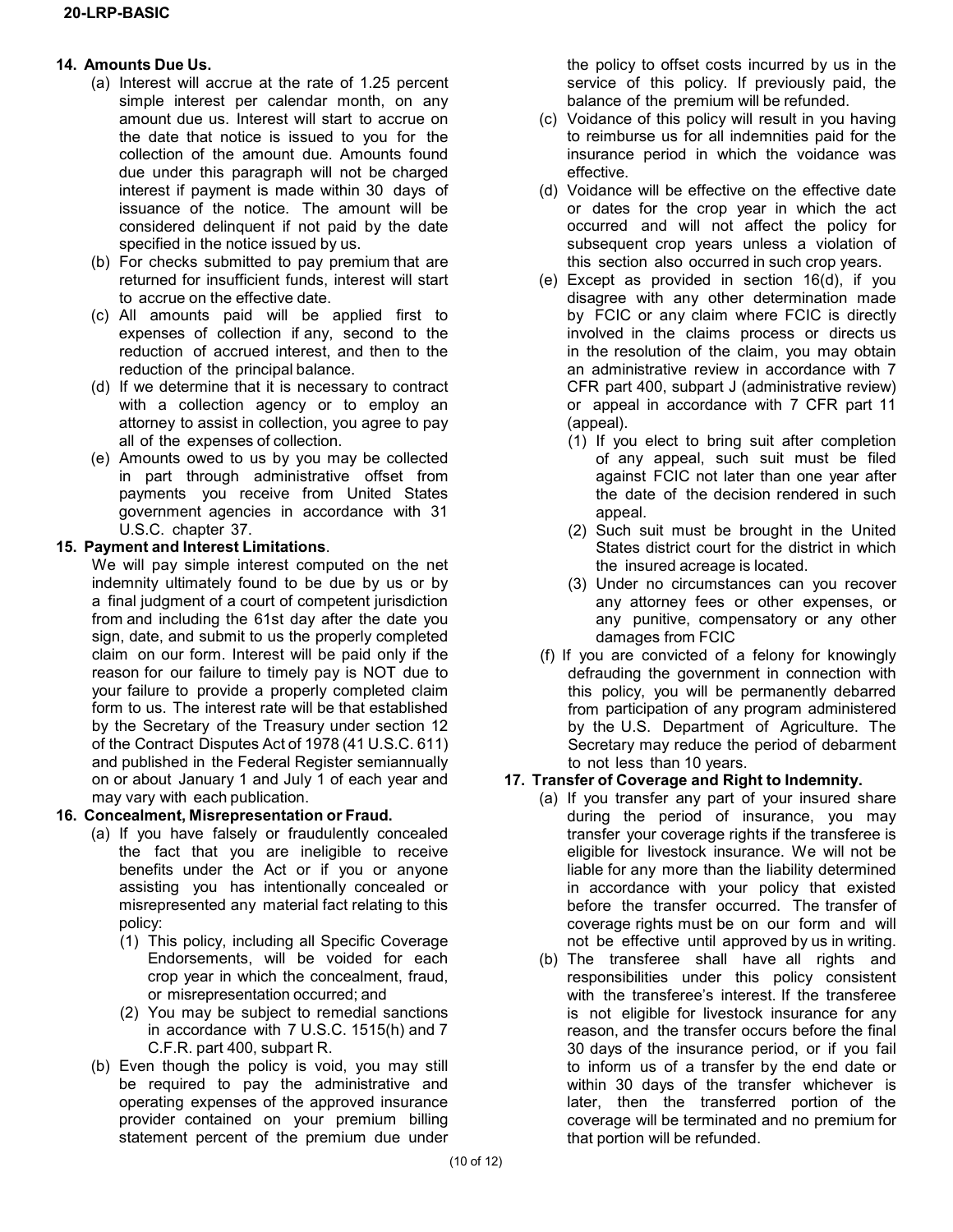#### **18. Assignment of Indemnity.**

As long as you have a share in the insured livestock or livestock product, you may assign to another party your right to an indemnity. The assignment must be on our form and will not be effective until approved in writing by us. The assignee will have the right to submit the claim form as required by the policy. We will honor the terms of the assignment only if we can accurately determine the amount of the claim. However, no action will lie against us for failure to do so.

## **19. Descriptive Headings.**

The descriptive headings of the various policy provisions are for convenience only and are not intended to affect the construction or meaning of any of the policy provisions.

## **20. Notices.**

- (a) All notices required to be given by you must be in writing and received by your insurance agent within the designated time unless otherwise provided by the notice requirement. Notices required to be given immediately may be by facsimile, electronic mail, or delivered in person. Time of the notice will be determined by the time of our receipt of the written notice. If the date by which you are required to submit a report or notice falls on Saturday, Sunday, or a Federal holiday, or, if your agent's office is, for any reason, not open for business on the date you are required to submit such notice or report, such notice or report must be submitted on the next business day.
- (b) All policy provisions, notices and communications required to be sent by us to you will be:
	- (i) Provided by electronic means, unless:
		- (A) We do not have the ability to transmit such information to you by electronic means; or
		- (B) You elect to receive a paper copy of such information;
	- (ii) Sent to the location specified in your records with your crop insurance agent; and
	- (iii) Will be conclusively presumed to have been received by you.

## **21. Applicability of State and Local Statutes.**

If the provisions of this policy conflict with statutes of the State or locality in which this policy is issued, the policy provisions will prevail. State and local laws and regulations in conflict with federal statutes, this policy, and the applicable regulations do not apply to this policy.

# **22. Multiple Government Benefits**

- (a) If you are eligible to receive an indemnity under this plan of insurance and are also eligible to receive benefits for the same loss under any other USDA program, you may receive benefits under both programs unless specifically limited by the insurance contract or by law.
- (b) The total amount received from all such sources may not exceed the amount of your actual loss.

The total amount of the actual loss is the difference between the fair market value of the insured commodity before and after the loss, based on your records and the highest amount of insurance available for the commodity.

(c) The Farm Service Agency will determine and pay the additional amount due you for any applicable USDA program after first considering the amount of any insurance indemnity.

## **23. Subrogation.**

If you do purchase another policy not issued under the authority of the Act on covered livestock and receive an indemnity under such policy for the same peril for which you received an indemnity under this policy, we will add all indemnities payable under the other policies to the indemnity payable under this policy. If the sum exceeds the higher of the value of the livestock at the inception of any of the policies, we will reduce our indemnity payment by the excess, but premium will not be reduced.

## **24. Correction of Errors**

- (a) In addition to any other corrections allowed in your policy subject to section 24(b), we may correct:
	- (1) Within 60 days after the sales closing date, any incorrect information on your application or provided by the sales closing date, including identification numbers for you and any person with a substantial beneficial interest in you, to ensure that the eligibility information is correct and consistent with information reported by you to any USDA agency;
	- (2) Within 30 days after the acreage reporting date, information reported to reconcile errors in the information with correct information that has been determined by any USDA agency;
	- (3) Within 30 days of any subsequent correction of data by FSA, erroneous information corrected as a result of verification of information; and
	- (4) At any time, any incorrect information if the incorrect information was caused by electronic transmission errors by us or errors made by any agency within USDA in transmitting the information provided by you for purposes of other USDA programs.
- (b) Corrections may be made but will not take effect for the current crop year if the correction would allow you to:
	- (1) Avoid ineligibility requirements for insurance or obtain a disproportionate benefit under the crop insurance program or any related program administered by the Secretary;
	- (2) Obtain, enhance, or increase an insurance guarantee or indemnity if a cause of loss exists or has occurred before any correction has been made, or avoid premium owed if no loss is likely to occur; or
	- (3) Avoid an obligation or requirement under